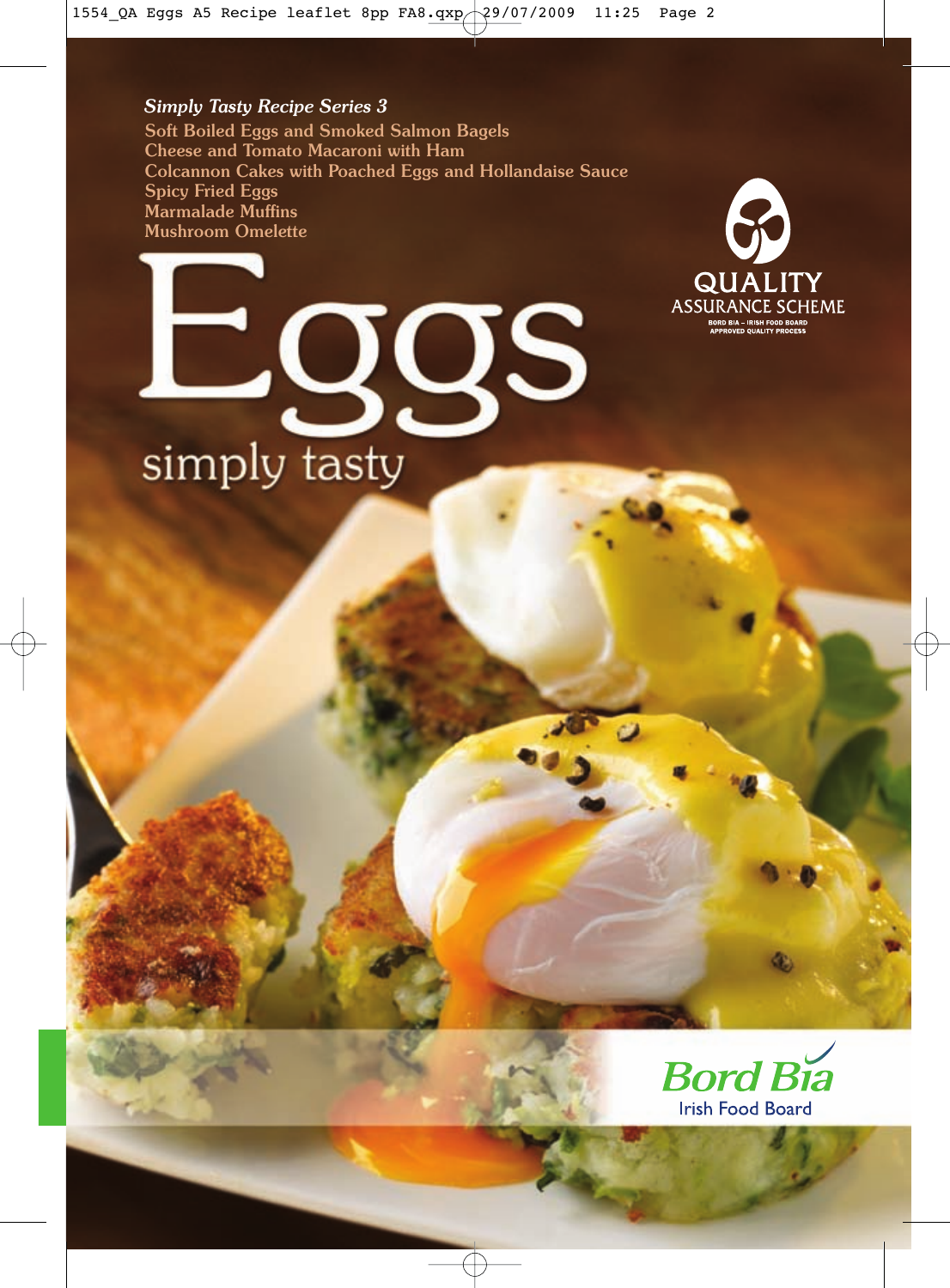### Eggs – Simply Tasty and Cracking Great Value

### **Welcome to Eggs simply tasty!**

We have included a range of great value, delicious and nutritious meal options for all the family. We hope they will give you ideas for including eggs throughout the week and remember An Egg a Day is OK!

We hope you enjoy trying the recipes and don't forget, when shopping, to choose eggs with the Bord Bia Quality Mark.

#### **Why choose Eggs with the Bord Bia Quality Mark?**

The Bord Bia Egg Quality Assurance Scheme (EQAS) identifies eggs that have been produced and packed to the highest standards of food safety and traceability and in a manner which protects the environment. In addition the EQAS is accredited to an international standard which includes the independent inspection and certification of participants.

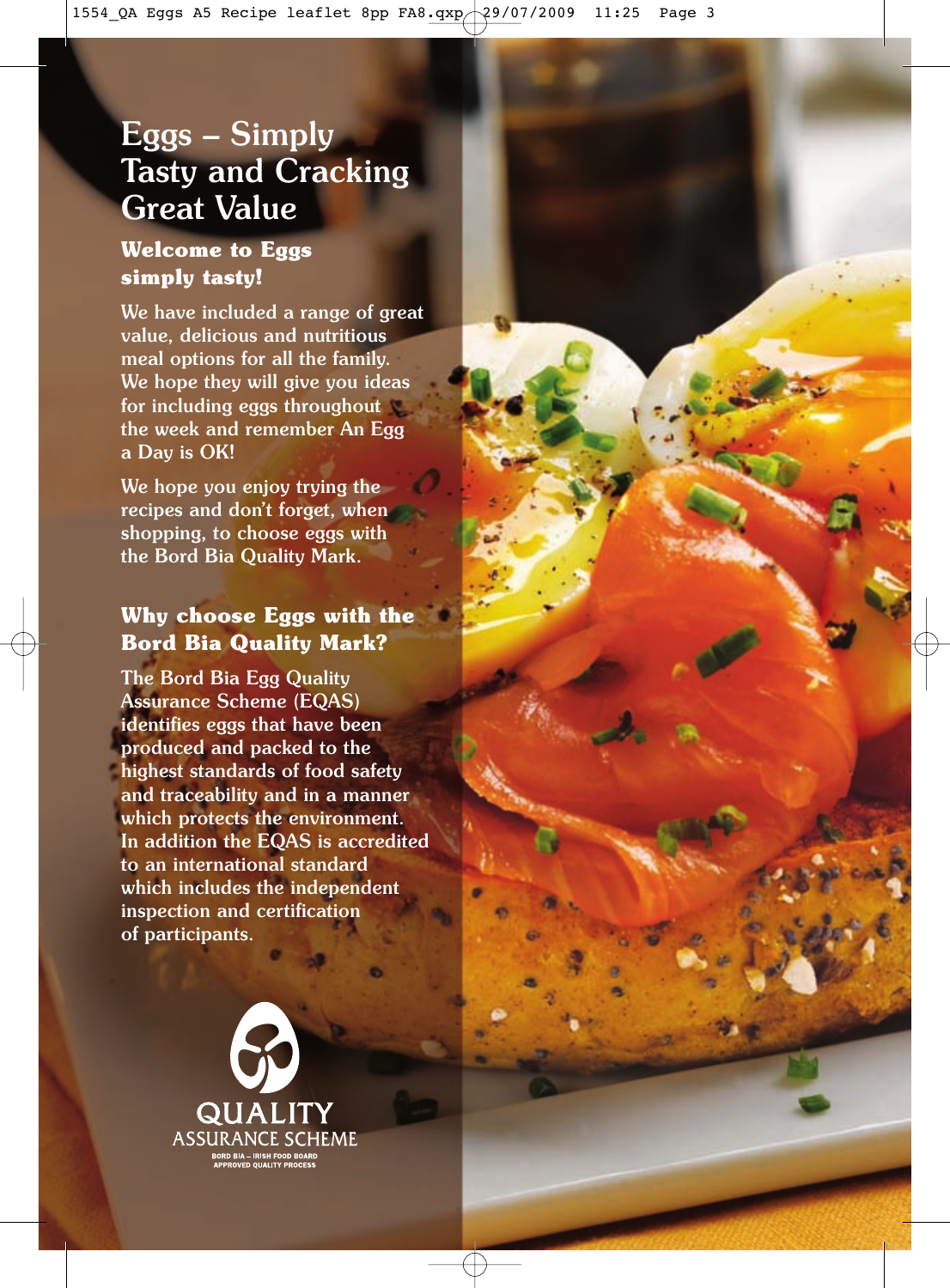## Soft Boiled Eggs and Smoked Salmon Bagels

*The smoked salmon in these bagels could be replaced with slices of cooked ham; or try wilted spinach for a vegetarian alternative.*

TIME **15 MINS** SERVES **4** 

4 large eggs

2 bagels, granary if available

Butter, for spreading

200g packet smoked salmon slices

2 tablesp. crème fraîche

A little salt and freshly-ground black pepper

1 teasp. fresh chives, chopped

Place the eggs in a small pan of water and boil for 5 minutes, then drain and plunge into a bowl of iced water. Set aside for 10 minutes as this will make them much easier to peel.

Preheat the grill to high. Cut the bagels in half and arrange on a grill rack. Cook for 1–2 minutes until toasted. Spread with a little butter.

Place the toasted bagel halves on warmed plates and ruffle the smoked salmon slices on top. Add half a tablespoon of crème fraîche.

Shell the eggs and cut each one in half, then arrange on top of the smoked salmon and crème fraîche. Season lightly and sprinkle with the chives to serve.

#### Nutritional analysis per serving:

| <b>ENERGY: 384kcal</b>   | <b>PROTEIN: <math>25q</math></b> |
|--------------------------|----------------------------------|
| FAT: 23q                 | <b>IRON: 2.1mg</b>               |
| <b>CARBOHYDRATE: 20g</b> |                                  |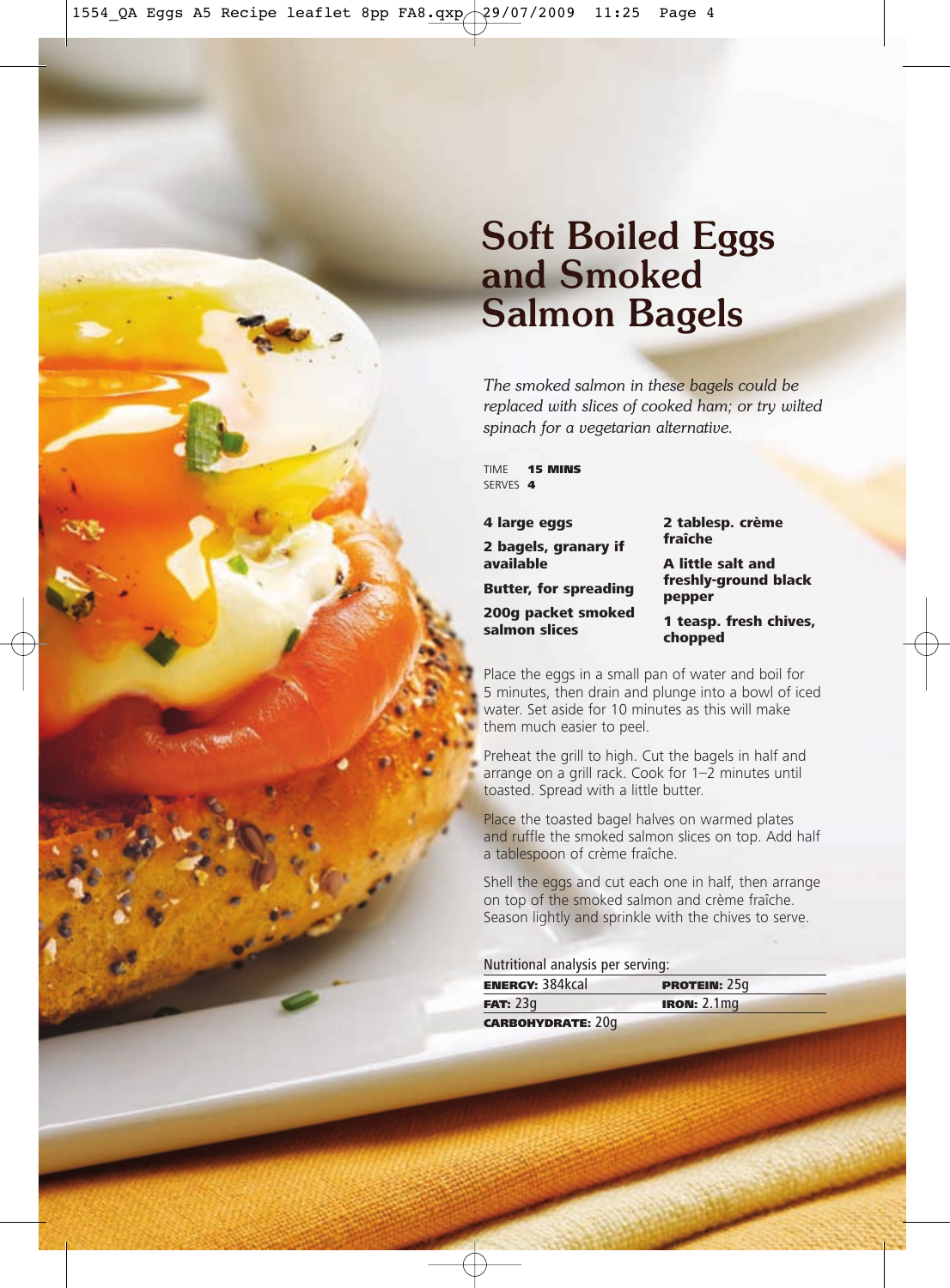### Cheese and Tomato Macaroni with Ham

TIME 30 MINS SERVES **4** 

|  |  |  | 2 large egg yolks |  |  |
|--|--|--|-------------------|--|--|
|--|--|--|-------------------|--|--|

225g dried macaroni

200g carton reduced fat crème fraîche

1 teasp. Dijon style mustard

A little salt and freshly ground black pepper

100g mature hard cheese, finely grated

225g cherry tomatoes

100g cooked ham, chopped

Serve with lightly dressed green salad

#### Nutritional analysis per serving:

**ENERGY: 499kcal PROTEIN: 20g FAT:** 28g **IRON:** 1.8mg CARBOHYDRATE: 44g

*This is a great option for anyone who loves macaroni cheese without all of the hassle of making a béchamel sauce. The addition of the cherry tomatoes and ham make it more of a meal that all of the family should enjoy. Small blanched broccoli florets would also work well instead of the ham.*

Preheat the oven to Gas Mark 4, 180ºC (350ºF). Cook the macaroni in a large pan of boiling salted water for 10–12 minutes until just 'al dente' (tender but still firm to the bite).

Place the crème fraîche in a bowl and beat in the egg yolks and mustard, then season with a little salt and black pepper.

Drain the pasta and return to the pan. Stir in the crème fraîche mixture with the cheese, then gently fold in the cherry tomatoes and ham.

Tip the macaroni mixture into an ovenproof dish. Bake for 15–20 minutes until golden brown and bubbling. Leave to stand for a few minutes and then serve straight from the dish with a large bowl of salad.

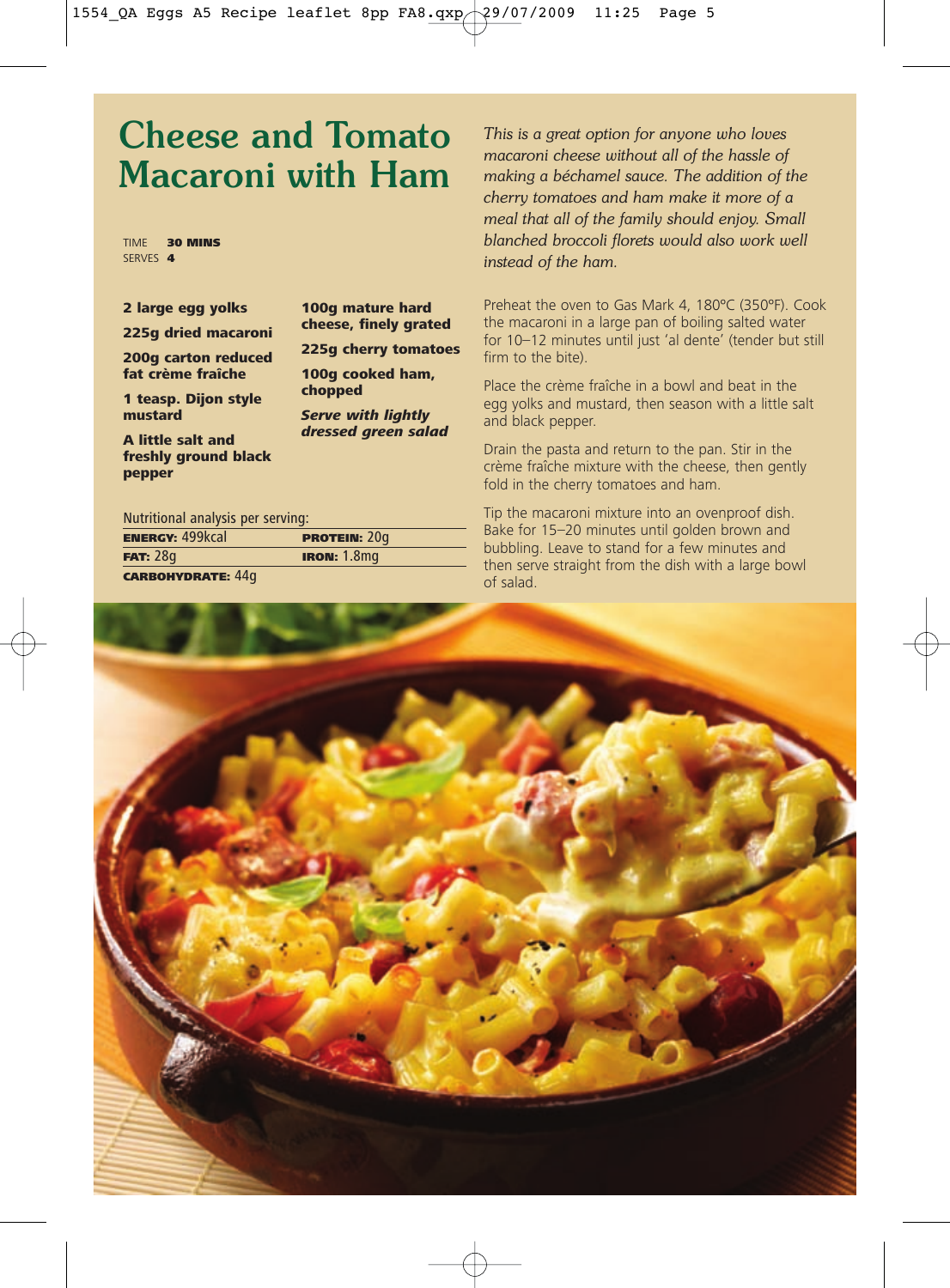## Colcannon Cakes with Poached Eggs and Hollandaise Sauce

TIME 30 MINS SERVES 4

dusting

*This dish would also be delicious served with a slice of baked ham or bacon if you have any leftover. Alternatively, chop up the ham or bacon and add to the colcannon mixture before shaping into patties.*

| 4 large eggs                   | Olive oil, for frying                      |
|--------------------------------|--------------------------------------------|
| 450g potatoes, peeled          | 1 tablesp. white wine<br>vinegar           |
| 40q butter                     |                                            |
| 3 scallions, finely<br>chopped | <b>FOR THE</b><br><b>HOLLANDAISE SAUCE</b> |
| 50g Savoy cabbage,<br>shredded | 2 teasp. white wine<br>or tarragon vinegar |
| <b>A little salt and</b>       | 2 large egg yolks                          |
| freshly-ground black<br>pepper | 100g unsalted butter                       |
| A little plain flour, for      |                                            |

Cook the potatoes in a covered pan of boiling salted water for 15-20 minutes until tender.

Meanwhile, heat a knob of the butter and one tablespoon of water in a heavy-based pan with a lid, over a high heat. When the butter has melted and formed an emulsion, add the scallions and cabbage with a pinch of salt. Cover, shake vigorously and cook over a high heat for 1 minute. Shake the pan again and cook for another minute, then season with pepper.

Drain the potatoes and mash until smooth, then beat in the remaining butter. Fold in the cabbage mixture. Shape the mixture into four balls, dust with flour and press into neat patties.

Heat a thin film of olive oil in a heavy-based frying pan and add the patties, then cook for 3-4 minutes on each side until golden brown.

To cook the poached eggs, bring a large pan of water to the boil. Add the vinegar and season with salt and keep at a very gentle simmer. Break the eggs into the water and simmer for 3-4 minutes until just cooked but still soft on the inside. Remove with a slotted spoon and drain well on kitchen paper, trimming away any ragged edges.



To make the hollandaise sauce, place the vinegar and egg yolks in a food processor with a pinch of salt. Blend until just combined.

Gently heat the butter in a heavy-based pan until melted and just beginning to foam. Turn on the food processor and with the motor running at medium speed, pour in the melted butter in a thin, steady stream through the feeder tube. Continue to blitz for another 5 seconds and pour back into the pan but do not return to the heat. Allow the heat from the pan to finish thickening the sauce as you stir it gently for another minute before serving. Season to taste with salt.

To serve, place a colcannon cake on each warmed plate and place a poached egg on top of each one. Spoon over the hollandaise sauce and add a grinding of black pepper.

Nutritional analysis per serving:

| <b>ENERGY: 555kcal</b>   | <b>PROTEIN: 13g</b>  |
|--------------------------|----------------------|
| FAT: 46q                 | <b>IRON:</b> $2.5mg$ |
| <b>CARBOHYDRATE: 23g</b> |                      |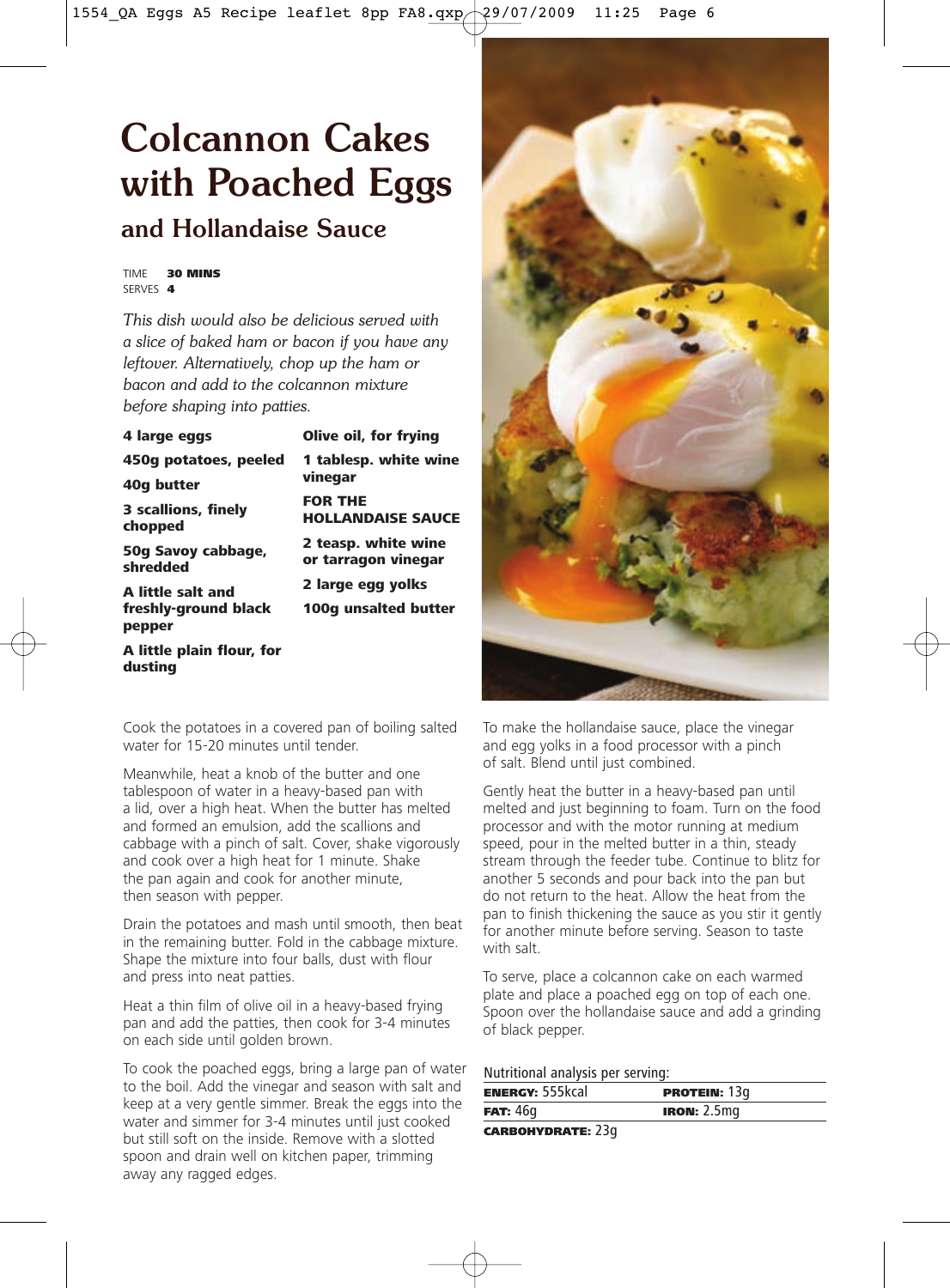

# Spicy Fried Eggs

TIME 20 MINS SERVES 4

*This is quite a traditional snack in many parts of Italy but of course would make a wonderful breakfast or late night supper…*

4 large eggs 2 ripe plum tomatoes Olive oil, for cooking 4 slices ciabatta or other rustic type bread 2 garlic cloves, thinly sliced 1 red chilli, thinly sliced into rings (optional)

1 tablesp. fresh chives, chopped

1 ⁄2 teasp. balsamic vinegar

A little salt and freshly-ground black pepper

Serve with liahtly dressed baby leaf salad with herbs

Heat a heavy-based griddle pan. Thickly slice the plum tomatoes and then brush with a little olive oil. Add to the heated pan and cook for about 5 minutes until nicely marked. Transfer to a plate and keep warm. Brush the bread with a little more oil and toast on the same pan until nicely marked.

Meanwhile, heat a little olive oil in a large non-stick frying pan and crack in the eggs. Scatter over the garlic and chilli, if using, and cook for a couple of minutes, spooning the hot oil over the egg yolks until they are cooked to your liking.

Place the griddled bread on warmed plates and quickly arrange the griddled tomatoes on top.

Nutritional analysis per serving:

| <b>ENERGY: 346kcal</b>   | <b>PROTEIN: 13g</b> |
|--------------------------|---------------------|
| FAT: 24q                 | <b>IRON: 2.0mg</b>  |
| <b>CARBOHYDRATE: 26g</b> |                     |

Scatter the chives into the egg pan and sprinkle over the balsamic vinegar. Season lightly, then slide the eggs on to the tomatoes and drizzle over any pan juices. Serve with the salad.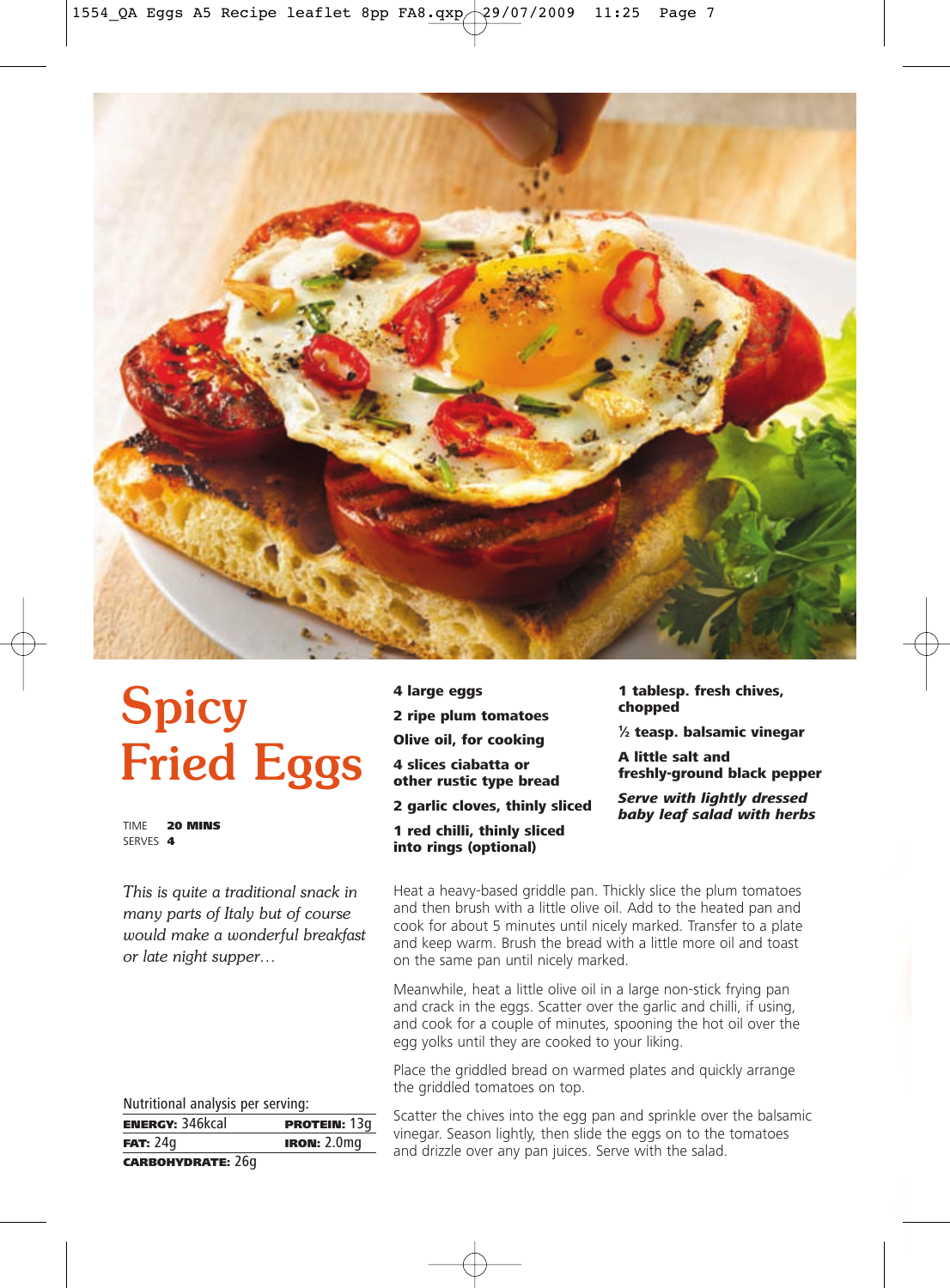# Marmalade Muffins

TIME 35 MINS MAKES **12** 

*The trick to fluffy muffins is to fold the wet and dry ingredients together as briefly as possible until just combined; don't worry if the mixture still looks a little lumpy. These muffins are best served on the day they are made. If you don't fancy using marmalade try making them with lemon curd instead.*

| 2 eggs, beaten                  | 100g stone-ground                        |  |
|---------------------------------|------------------------------------------|--|
| 75q butter                      | wholemeal flour                          |  |
| 225q plain flour                | 120ml milk                               |  |
| 1 tablesp. baking<br>powder     | 5 tablesp. natural<br>yoghurt            |  |
| $\frac{1}{2}$ teasp. bread soda | <b>Finely grated rind</b><br>of 1 orange |  |
| <b>Pinch of salt</b>            | 100g marmalade                           |  |

Nutritional analysis per muffin:

| <b>ENERGY: 195kcal</b>   | <b>PROTEIN: 6q</b> |
|--------------------------|--------------------|
| FAT: 8g                  | <b>IRON: 0.9mg</b> |
| <b>CARBOHYDRATE: 28g</b> |                    |

Preheat the oven to Gas Mark 4, 180ºC (350ºF). Line a muffin tin with deep paper cases. Melt the butter in a small pan or in the microwave. Remove from the heat.

Sift the plain flour, baking powder, bread soda and salt into a bowl. Stir in the wholemeal flour. In a separate bowl, beat together the milk, yoghurt, eggs, warm melted butter and orange rind. Make a well in the dried ingredients and stir in this mixture along with the marmalade.

Spoon the mixture equally into the paper cases and bake for 20–25 minutes until well risen and golden brown. Leave to cool for five minutes, then serve warm with a pot of hot coffee.